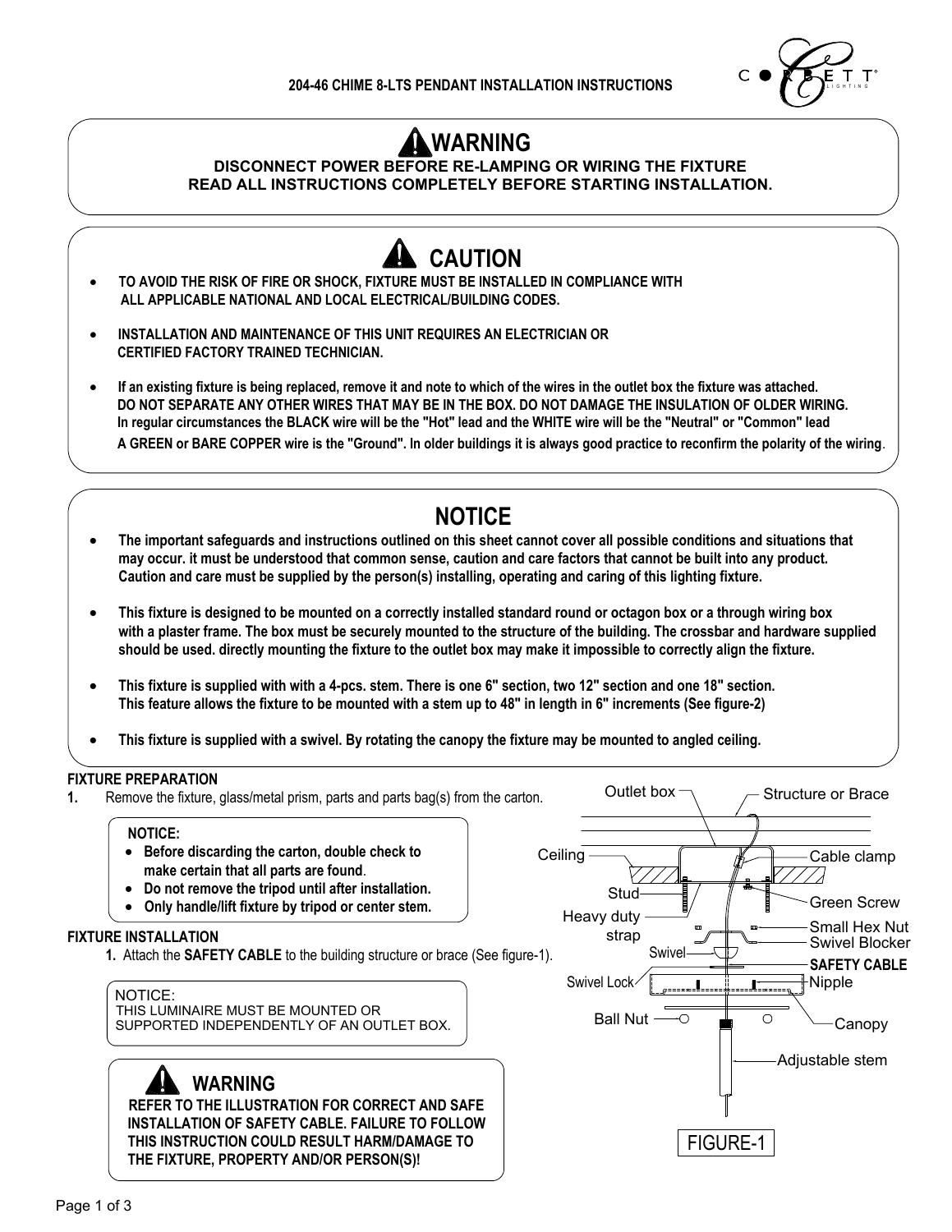- **2.** Determine the overall desired length of the fixture. Assemble the adjustable stems one at a time onto the fixture leads. Tape the end of the leads to a stiff wire (coat hanger) to aid in pulling them through the stems. Place the canopy onto the stem. Assemble the top stem section, decorative breaker, fixture stem and swivel. Place the swivel blocker over the nipple of the canopy and thread the hex nuts onto them.
- **3.** Attach the heavy duty strap to the outlet box. (The green screw should face the floor). Thread the studs into the heavy duty strap at the spacing that matches the mounting holes in the canopy. Adjust the screw so they extend 3/16'' beyond the canopy.
- **4.** Cut off the excess ground and fixture wire 6'' beyond the canopy. Strip  $\frac{1}{2}$ " of insulation from the ends of the wire. Twist the wire stands together.
- **5.** Fasten the ground wire to the green or bare copper wire in the outlet box or the green screw on the heavy duty strap**.**

### **WARNING**

 **Never fasten the ground wire to the black or "hot" wire! Failure to follow this instruction could result in serious injury or death!**

**6.** Fasten the white fixture lead to the white wire in the outlet box. Fasten the wires together with an approved fastener (wire nut). Starting about 1" below the fastener, tightly wrap the connection with electrical tape so that the connections seals the end of the fastener.

# **WARNING**

 **Make sure that there is no exposed wire or strands that could cause a dangerous short circuit!** 



Approved fastener ( wire nut )

- **7.** Connect the black fixture lead to the black wire in the outlet box. Fasten the joined wires as in step 6.
- 8**.** Attach the **SAFETY CABLE** to the building structure or brace (See figure-1).

 **WARNING REFER TO THE ILLUSTRATION FOR CORRECT AND SAFE INSTALLATION OF SAFETY CABLE. FAILURE TO FOLLOW THIS INSTRUCTION COULD RESULT HARM/DAMAGE TO THE FIXTURE, PROPERTY AND/OR PERSON(S)!**

- **9.** Using the ball nuts, loosely fasten the fixture to the mounting plate. Rotate and align the canopy as necessary. Tighten the ball nuts.
- **10.** Place carefully the glass (See figure-3) in the hole.
- **11.** Install the lamps (Lighting bulbs). NOTE: This fixture is rated for 60 watts candelabra type B lamp.

### **WARNING DO NOT EXCEED RECOMMENDED WATTAGE!**

**12.** Restore power to circuit at breaker or fuse box.